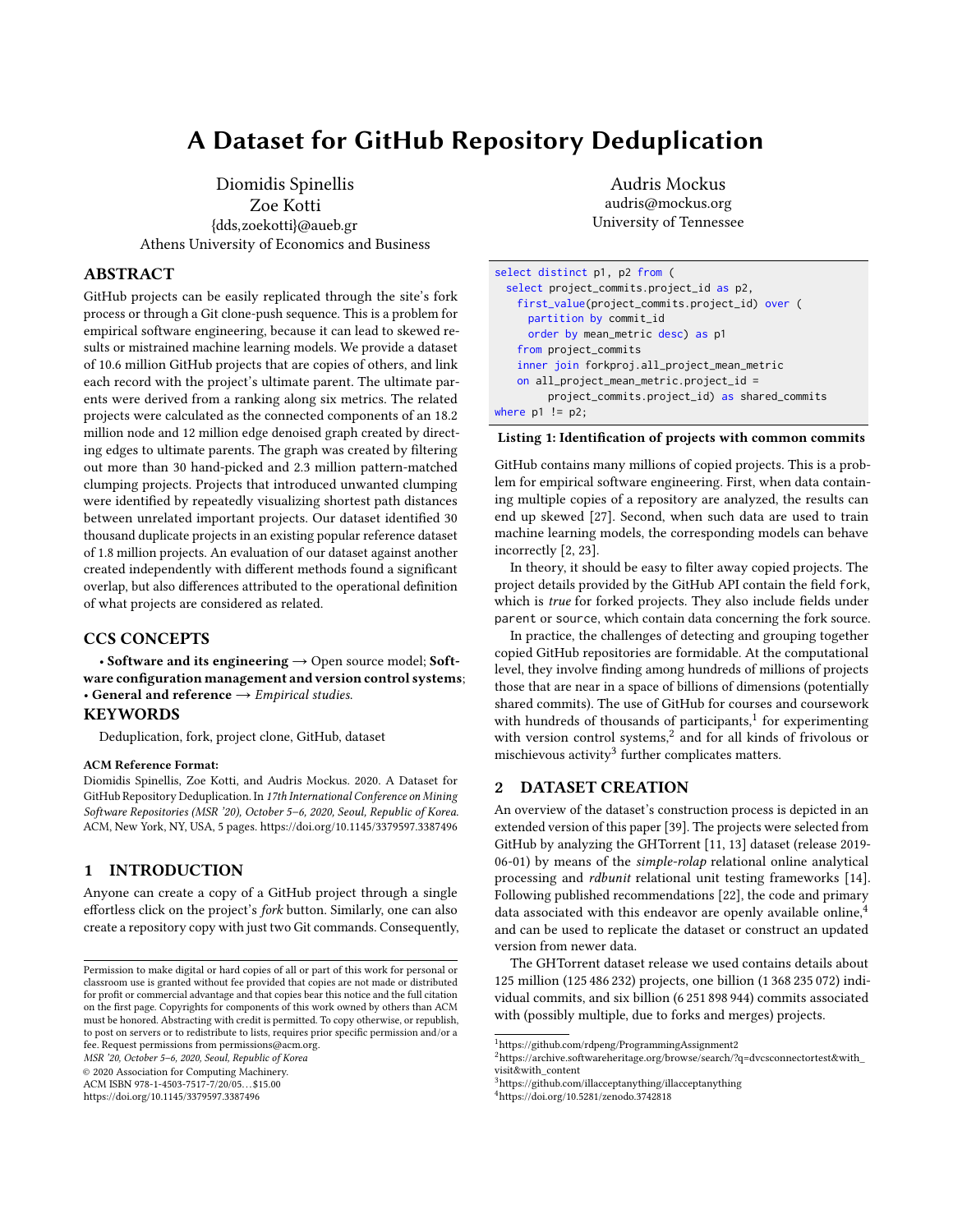We first grouped shared commits to a single "attractor" project, which was derived based on the geometric mean (Table all project mean metric-12[5](#page-1-0) 486 232 records) of six quality attributes:<sup>5</sup> recency of the latest commit (Table most recent commit—100 366 312 records), as well as the number of stars (Table project stars—10 317 662 records), forks (Table project forks—6 958 551 records), commits (Table project ncommits—100 366 312 records), issues (Table project issues—9 498 704 records), and pull requests (Table project pull requests—7 143 570 records). In addition, the project-id was used as a tie-breaker. To avoid the information loss caused by zero values [\[20\]](#page-4-9), we employed the following formula proposed by del Cruz and Kref [\[9\]](#page-4-10):

$$
G_{\epsilon,X}(X) = \exp\left(\frac{1}{n}\sum_{i=1}^n \log\left(x_i + \delta_*\right)\right) - \delta_*
$$

with  $\delta_*$  calculated to have the value of 0.001 for our data. We used a query utilizing the SQL window functions in order to group together shared commits (Table projects sharing commits—44 380 204 records) without creating excessively large result sets (see Listing [1\)](#page-0-4).

To cover holes in the coverage of shared commits, we complemented the projects sharing commits table with projects related by GitHub project forks, after removing a set of hand-picked and heuristic-derived projects that mistakenly linked together unrelated clusters (Table blacklisted projects—2 341 896 records). In addition, we removed from the combined graph non-isolated nodes having between two and five edges, in order to reduce unwanted merges between unrelated shared commit and fork clusters. The method for creating the blacklisting table, along with the details behind the denoising process, are explained in Section [3.](#page-1-1)

We subsequently converted projects with shared commits or shared fork ancestry into an (unweighted) graph to find its connected components, which would be the groups of related projects. We identified connected components using the GraphViz [\[10\]](#page-4-11) ccomps tool (Table acgroups—18 203 053 records). The final steps involved determining the size of each group (Table group size—2 472 758 records), associating it with each project (Table project group size— 18 203 053 records) and its metrics (Table project metrics—18 203 053 records), obtaining the mean metric for the selected projects (Table project mean metric—18 203 053 records), and associating with each group the project excelling in the metric (Table highest mean in group—7 553 705 records). This was then used to create the deduplication table (Table deduplicate by mean—10 649 348 records) by partnering each project with a sibling having the highest mean value in the calculated metrics.

### <span id="page-1-1"></span>3 DOWN THE RABBIT HOLE

We arrived at the described process after numerous false starts, experiments, and considerable manual effort. Here we provide details regarding the technical difficulties associated with the dataset's creation, the rationale for the design of the adopted processing pipeline, and the process of the required hand-cleaning and denoising.

Our manual verification of large graph components uncovered a mega-component of projects with 4 278 791 members. Among the component's projects were many seemingly unrelated popular ones, such as the following ten: FreeCodeCamp/FreeCodeCamp, facebook/react, getify/You-Dont-Know-JS, robbyrussell/oh-my-zsh, twbs/bootstrap, Microsoft/vscode, github/gitignore, torvalds/linux, nodejs/node, and flutter/flutter.

We wrote a graph-processing script to remove from the graph all but one edges from projects with up to five edges. We chose five based on the average number of edges per node with more than one edge (3.8) increased by one for safety. We also looked at the effect of other values. Increasing the denoising limit up to ten edges reduced the size of the mega-component only little to 2 523 841. Consequently, we kept it at five to avoid removing too many duplicate projects. This improved somewhat the situation, reducing the size of the mega-component to 2 881 473 members.

Studying the mega-component we observed that many attractor projects were personal web sites. $G<sup>1,6</sup>$  $G<sup>1,6</sup>$  $G<sup>1,6</sup>$  Focusing on them we found that apparently many clone a particular personal style builder, build on it, force push the commits, and then repeat the process with another builder project. For example, it seems that through this process, wicky-info/wicky-info.github.io shares commits with 139 other projects.

Based on this insight we excluded projects with names indicating web sites (all ending in github.io), and also removed from the graph nodes having between two and five edges, considering them as adding noise. This reduced considerably the mega-component size in the graph of projects with shared commits, to the point where the largest component consisted mostly of programming assignments forked and copied thousands of times (jtleek/datasharing — 199k forks, rdpeng/ProgrammingAssignment2 — 119k, rdpeng/Rep-Data\_PeerAssessment1 — 32.3k).

We also joined the generation of the fork tree and the common commit graph to reduce their interference, applying the denoising algorithm to both. This reduced the clusters to very reasonable sizes, breaking the mega-component to only include a few unrelated projects,  $G^2$  which was further improved by blacklisting a couple of Android Open Source Project repositories.<sup>G3</sup>

We manually inspected the five projects with the highest mean ranking in each of the first 250 clusters, which comprise about 1.6 million projects. The most populous component (Linux) had 175 184 members and the last, least populous, component (vim) had 1912 members. Many cases of several high-ranked projects in the same component involved genuine forks. This is for example the case of MariaDB/server linking percona/percona-server, mysql/mysqlserver, and facebook/mysql-8.0, among others.<sup>G4</sup> Where these referred to different projects, we drew a map of shortest path between the 49 top-ranked projects and the first or 50th one, and blacklisted low-ranked projects that were linking together unrelated repositories.

Resolved examples include the linking of Docker with Go, G5 Django with Ruby on Rails, $^{G6}$  Google projects with zlib, $^{G7}$  Diaspora with Arduino,<sup>G8</sup> Elastic Search with Pandas,<sup>G9</sup> Definitely Types with RxJS, $^{\rm G10}$  Ansible with Puppet, $^{\rm G11}$  PantomJS with WebKit and Qt, $^{G12}$  OpenStack projects, $^{G13}$  Puppet modules, $^{G14}$  documentation projects,<sup>G15</sup> Docker registry with others,<sup>G16</sup> Drupal with Backdrop, G17 Python and Clojure koans, G18 Vimium with Hubot,  $G^{19}$  as well as several ASP.NET projects.  $G^{20}$ 

<span id="page-1-0"></span><sup>&</sup>lt;sup>5</sup>In the interest of readability, this text replaces the underscores in the table names with spaces.

<span id="page-1-2"></span> $6$ The referenced graph images GN are distributed with the paper's replication package.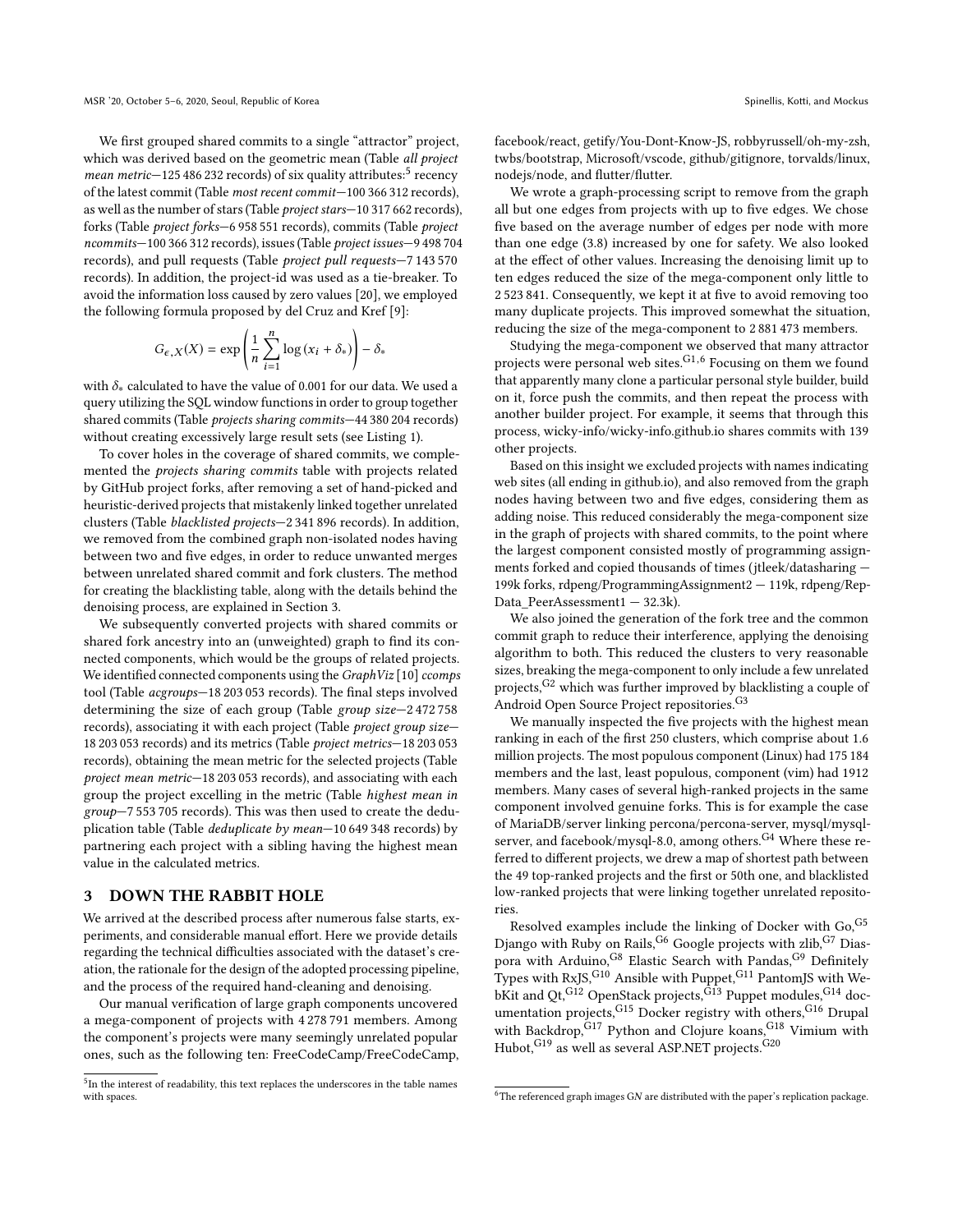For some clusters that failed to break up we repeated the exercise, looking at paths in the opposite direction, removing additional projects such as those linking Linux with Dagger, G21 Ruby with JRuby, oh-my-zsh, Capistrano, and git-scm,G22 and Laravel with Fuel.G23

In some cases the culprits were high-ranked projects, such as boostorg/spirit, which links together more than ten Boost repositories,  $\mathrm{^{G7}}$ apache/hadoop, which links with Intel-bigdata/SSM, G<sup>24</sup> Definitely-Typed/DefinitelyTyped, which links to Reactive-Extensions/RxJS, G10 ReactiveX/RxJava, which links several Netflix repositories,  $G^{25}$  jashkenas/underscore, which links with lodash/lodash, G26 jsbin/jsbin linking to cdnjs/cdnjs, G<sup>27</sup> ravendb/ravendb linking to SignalR/SignalR, G<sup>28</sup> Kibana linked with Grafana, <sup>G29</sup> CartoDB/carto linked with less/less.js.<sup>G30</sup> Other projects, such as Swift and LLVM,<sup>G31</sup> or Docker with Containerd, $G32$  were too entangled to bring apart.

To further investigate what brings the component's projects together, we selected from the component one popular project with relatively few forks (creationix/nvm), and applied Dijkstra's shortest path algorithm to find how other projects got connected to it. We drew paths from that project to 30 other popular projects belonging to the same component, and started verifying each one by hand. We looked at the shared commits between unrelated projects that we found connected, such as yui-knk/rails and seuros/django.

Some (very few) commits appear to be shared by an inordinate number of projects. At the top, three commits are shared by 100 683 projects, another three by 67 280, and then four by 53 312. However, these numbers are not necessarily wrong, because there are five projects with a correspondingly large number of forks: 125 491 (jtleek/datasharing), 124 326 (rdpeng/ProgrammingAssignment2), 111 986 (octocat/Spoon-Knife), 70 137 (tensorflow/tensorflow), and 66 066 (twbs/bootstrap). The first two commits are associated with many (now defunct) projects of the user dvcsconnectortest (missingcommitsfixproof, missingcommitstest, and then missingcommitstest\_250\_1393252414399) for many different trailing numbers. However, the particular user is associated with very few commits, namely 1240, so it is unlikely that these commits have poisoned other components through transitive closure.

We later on improved the denoising to incorporate components that could be trivially determined for isolation, by looking at just the neighboring nodes. The algorithm we employed is applied to all nodes n having between two and five edges; the ones we used to consider as noise. It sums up as s being the number of edges of all nodes *n'* that were directly connected to *n*. If *s* is equal to the edges leading to *n* then *n* and its immediate neighbors form a component leading to n, then n and its immediate neighbors form a component, otherwise it is considered as adding noise and is disconnected from its neighbors. For a graph with edges  $E$  the condition for a node  $n$ being considered as noise, can be formally described as

$$
|(n, n')|(n, n') \in E
$$
  $\neq \sum_{\forall n' | (n, n') \in E} |\{(n', n'')|(n', n'') \in E\}|$ 

Applying this algorithm decreased the number of ignored "noise projects" marginally from 37 660 040 to 37 333 119, increasing, as expected, the number of components by the same amount, from 2 145 837 to 2 472 758, and also increasing the number of projects considered as clones by about double that amount, from 9 879 677 to 10 649 348.

Table 1: Dataset Comparison

<span id="page-2-1"></span>

|                                 | Dataset      |             |
|---------------------------------|--------------|-------------|
| Metric                          | <b>CCFSC</b> | CDSC        |
| Number of repositories          | 10649348     | 116 265 607 |
| Number of independent projects  | 2470126      | 63829733    |
| Size of largest cluster         | 174919       | 244707      |
| Average cluster size            | 4.3          | 1.8         |
| Cluster size standard deviation | 169          | 44          |
| Reaper duplicates               | 30095        | 80079       |

## 4 DATASET OVERVIEW

The dataset is provided<sup>[7](#page-2-0)</sup> as two files identifying GitHub repositories using the login-name/project-name convention. The file deduplicate\_names contains 10 649 348 tab-separated records mapping a duplicated source project to a definitive target project. The file forks\_clones\_noise\_names is a 50 324 363 member superset of the source projects, containing also projects that were excluded from the mapping as noise.

The files are to be used as follows. After selecting some projects for conducting an empirical software engineering study with GitHub projects, the first file should be used to map potentially duplicate projects into a set of definitive ones. Then, any remaining projects that appear in the second file should be removed as these are likely to be low-value projects with a high probability of undesirable duplication.

#### 5 DUPLICATION IN EXISTING DATASETS

As an example of use of our dataset, we deduplicated the Reaper dataset [\[31\]](#page-4-12), which contains scores concerning seven software engineering practices for about 1.8 million (1 853 205) GitHub projects. The study has influenced various subsequent works [\[1,](#page-4-13) [6,](#page-4-14) [8,](#page-4-15) [35\]](#page-4-16) through the provided recommendations and filtering criteria for curating collected repositories. The authors have excluded deleted and forked projects, considering the latter as near duplicates.

Around 30 thousand (30 095) duplicate projects were identified in the Reaper dataset using deduplicate\_names. The deduplication of the 800 hand-picked projects used in the classifiers' training and validation processes unveiled ten duplicate instances. Further investigation is required to measure any potential impact of the ten duplicate projects on the classification outcome. Nevertheless, researchers selecting projects from Reaper for their work can benefit from our dataset to filter out duplicate occurrences, to further improve the quality of selected projects and avoid the problems outlined in Section [1.](#page-0-5)

#### 6 EVALUATION

We evaluated this dataset, which was constructed by identifying connected components based on forks and shared commits (CCFSC), through a quantitative and qualitative comparison with a similar dataset constructed using community detection of shared commits (CDSC) [\[30\]](#page-4-17). An overview of the basic characteristics of the two datasets appears in Table [1.](#page-2-1) The two datasets share a substantial overlap both in terms of source projects (8 157 317) and in terms of cluster leaders (5 513 580). On the other hand, it is clear that

<span id="page-2-0"></span><sup>7</sup><https://doi.org/10.5281/zenodo.3653920>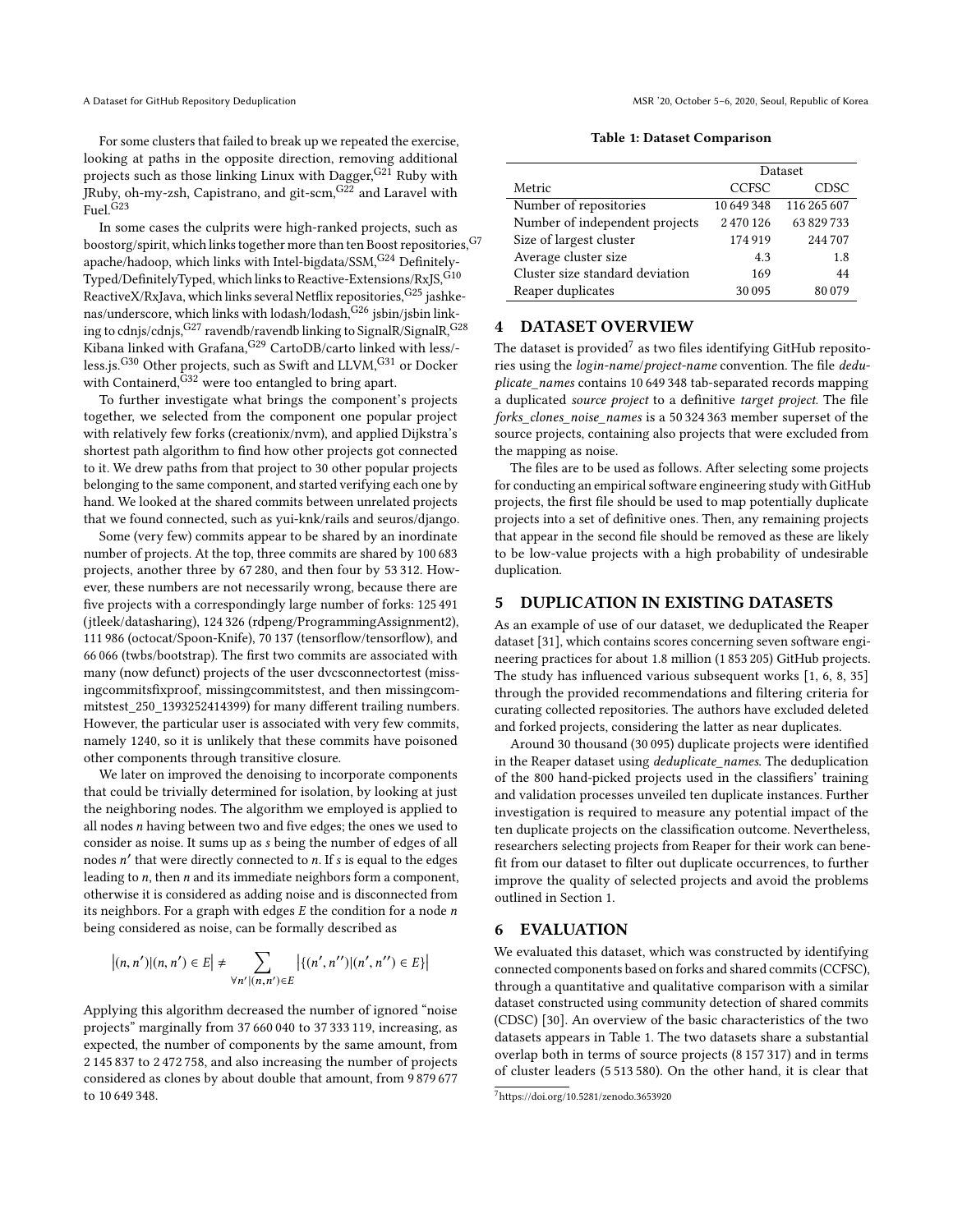CDSC is considerably more comprehensive than CCFSC in order of magnitude, covering more repositories. An important factor in its favor is that it covers other forges apart from GitHub, and therefore its population is a superset of CCFSC's. However, if one also considers the projects that CCFSC considers as noise (personal projects or projects with conflicting affiliations), the overlap swells to 40 338 421, covering about a third of the total. Furthermore, the fact that the increase in the Reaper dataset duplication in the CDSC dataset is only about double that of the CCFSC dataset indicates that the increased coverage of CCFSC may not be relevant for some empirical software engineering studies. These factors validate to some extent the dataset's composition.

To get a better understanding of where and how the two datasets vary, we also performed a qualitative evaluation. For this we selected a subgraph induced by the 1000 projects with the highest geometric mean score, and visualized the common and non-common elements of the 431 clusters that contained different nodes. G33 In 301 cases the clusters shared at least one common element. The patterns we encountered mainly concern the following cases: CCFSC links more (and irrelevant) clusters compared to CDSC (e.g. FreeCode-Camp/FreeCodeCamp, gatsbyjs/gatsby, robbyrussell/oh-my-zsh); the converse happens (e.g. leveldb); CCFSC clusters related projects that CDSC does not cluster (e.g. tgstation/tgstation, bitcoin/bitcoin); the converse happens (e.g. hdl\_qfs, t-s/blex); there is considerable agreement between the two (e.g. Homebrew/homebrew-core with afb/brew); there is considerable agreement but CDSC includes more related projects (e.g. aspnet/Mvc with h2h/Mvc). In general, we noticed that CDSC appears to be more precise at clustering than CCFSC, but worse at naming the clusters.

#### 7 RELATED WORK

In distributed version control and source code management platforms, such as GitHub, developers usually collaborate using the pull request development model [\[12,](#page-4-18) [15–](#page-4-19)[17\]](#page-4-20), according to which repositories are divided into base and forked [\[25\]](#page-4-21). This constitutes one of the perils of mining GitHub: a repository is not necessarily a project [\[25\]](#page-4-21), with commits potentially differing between the associated repositories.

Code duplication in GitHub was studied by Lopes et al. [\[27\]](#page-4-1) through file-level and inter-project analysis of a 4.5 million corpus of non-forked projects. The overlap of files between projects, as given by the files' token hashes, was computed for certain thresholds and programming languages. JavaScript prevails with 48% of projects having at least 50% of files duplicated in other projects, and 15% of projects being 100% duplicated. Project-level duplication includes appropriations that could be addressed by Git submodules, abandoned derivative development, forks with additional non-source code content, and unorthodox uses of GitHub, such as unpushed changes. Code duplication can hamper the statistical reasoning in random selections of projects, and skew the conclusions of studies performed on them, because the observations (projects) are not independent, and diversity may be compromised. For the converse problem of obtaining similar GitHub repositories see the recent work by Phuong Nguyen and his colleagues [\[33\]](#page-4-22) and the references therein.

While it is common sense to select a sample that is representative of a population, the importance of diversity is often overlooked, yet as important [\[4\]](#page-4-23). Especially in software engineering, where processes of empirical studies often depend on a large number of relevant context variables, general conclusions are difficult to extract [\[7\]](#page-4-24). According to Nagappan et al. [\[32\]](#page-4-25), to provide a good sample coverage, selected projects should be diverse rather than similar to each other. Meanwhile, increasing the sample size does not necessarily increase generality when projects are not carefully selected.

Markovtsev and Kant in their work regarding topic modeling of public repositories using names in source code [\[29\]](#page-4-26), recognized that duplicate projects contain few original changes and may introduce noise into the overall names distribution. To exclude them and accelerate the training time of the topic model, they applied Locality Sensitive Hashing [\[26\]](#page-4-27) on the bag-of-words model. According to the analysis, duplicate repositories usually involve web sites, such as github.io, blogs and Linux-based firmwares, which align with our observations.

A duplication issue was also identified by Irolla and Dey [\[23\]](#page-4-3) in the Drebin dataset [\[5\]](#page-4-28), which is often used to assess the performance of malware detectors [\[18,](#page-4-29) [34\]](#page-4-30) and classifiers [\[19,](#page-4-31) [38\]](#page-4-32). Half of the samples in the dataset have other duplicate repackaged versions of the same sequence of opcode. Consequently, a major part of the testing set may also be found in the training, inflating the performance of the designed algorithms. Experiments on classification algorithms trained on the Drebin dataset by including and excluding duplicates suggested moderate to strong underrated inaccuracy, and variation in the performance of the algorithms.

Similarly, Allamanis examined the adverse effects of code duplication in machine learning models of code [\[2\]](#page-4-2). By comparing models trained on duplicated and deduplicated code corpora, Allamanis concluded that performance metrics, from a user's perspective, may be up to 100% inflated when duplicates are included. The issue mainly applies to code completion [\[28,](#page-4-33) [37\]](#page-4-34), type prediction [\[21,](#page-4-35) [36\]](#page-4-36) and code summarization [\[3,](#page-4-37) [24\]](#page-4-38), where models provide recommendations on new and unseen code.

#### 8 RESEARCH AND IMPROVEMENT IDEAS

The main purpose of the presented dataset is to improve the quality of GitHub project samples that are used to conduct empirical software engineering studies. It would be interesting to see how such duplication affects published results by replicating existing studies after deduplicating the projects by means of this dataset. In addition, the dataset can be used for investigating the ecosystem of duplicated projects in terms of activity, duplication methods (forks vs commit pushes), tree depth, currency, or trustworthiness.

The dataset can be further improved by including projects from other forges and by applying more sophisticated cleaning algorithms.

# ACKNOWLEDGMENTS

This work has received funding from the European Union's Horizon 2020 research and innovation programme under grant agreement No. 825328.